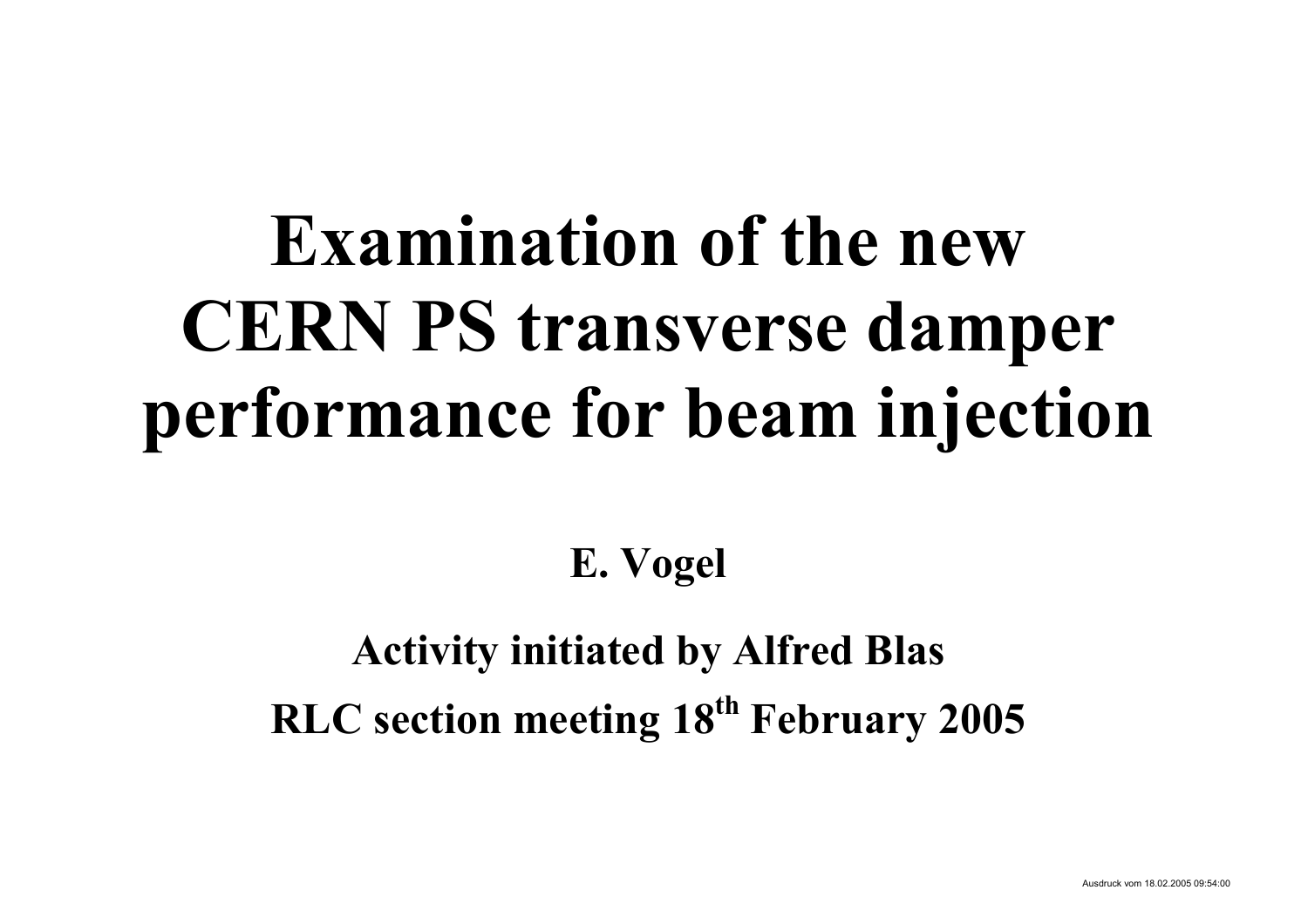### **Recall: The working principle of a transverse feedback**

Driven harmonic oscillator differential equation, Laplace transform and transfer function:

$$
\frac{1}{q_0^2} \frac{d^2}{dl^2} x_r(l) + \frac{2 D}{q_0} \frac{d}{dl} x_r(l) + x_r(l) = K_p x_e(l) \qquad \Rightarrow \quad \int_0^\infty dl \ e^{-sl} \dots \quad \Rightarrow \qquad G(s) = \frac{x_r(s)}{x_e(s)} = \frac{K_p}{1 + \frac{2 D}{q_0} s + \frac{1}{q_0^2} s^2}
$$

Block diagram, representing the transfer function:

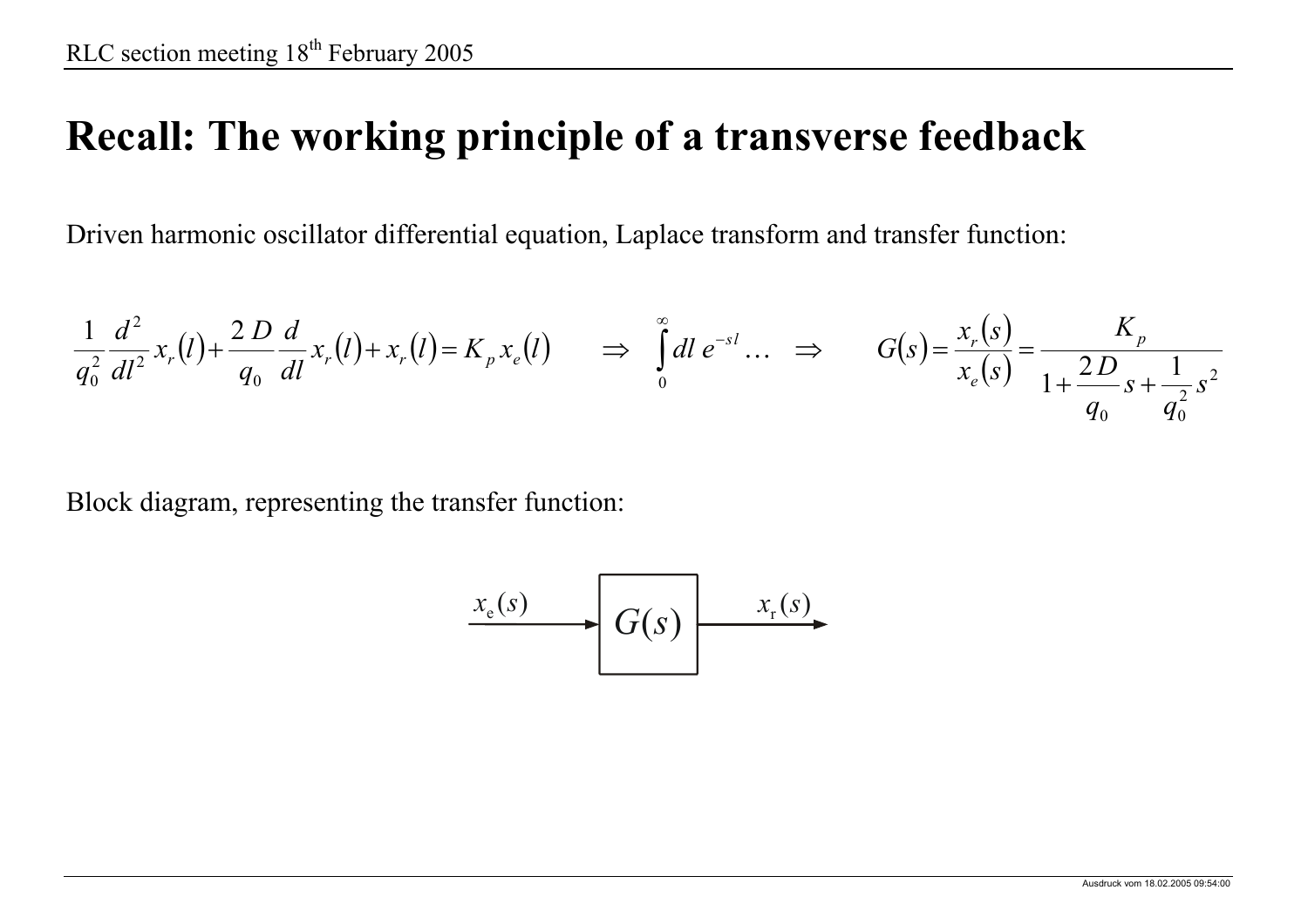### **Introducing additional damping**

Additional damping term in the differential equation:

$$
\frac{1}{q_0^2} \frac{d^2}{dl^2} x_r(l) + \frac{2(D+D_{\text{fb}})}{q_0} \frac{d}{dl} x_r(l) + x_r(l) = K_p x_e(l)
$$
\n
$$
\Rightarrow \frac{1}{q_0^2} \frac{d^2}{dl^2} x_r(l) + \frac{2D}{q_0} \frac{d}{dl} x_r(l) + x_r(l) = K_p \left( x_e(l) - \frac{2D_{\text{fb}}}{K_p} \frac{d}{q_0} x_r(l) \right)
$$

Hence, feeding back the derivative of the response signal leads to additional damping:

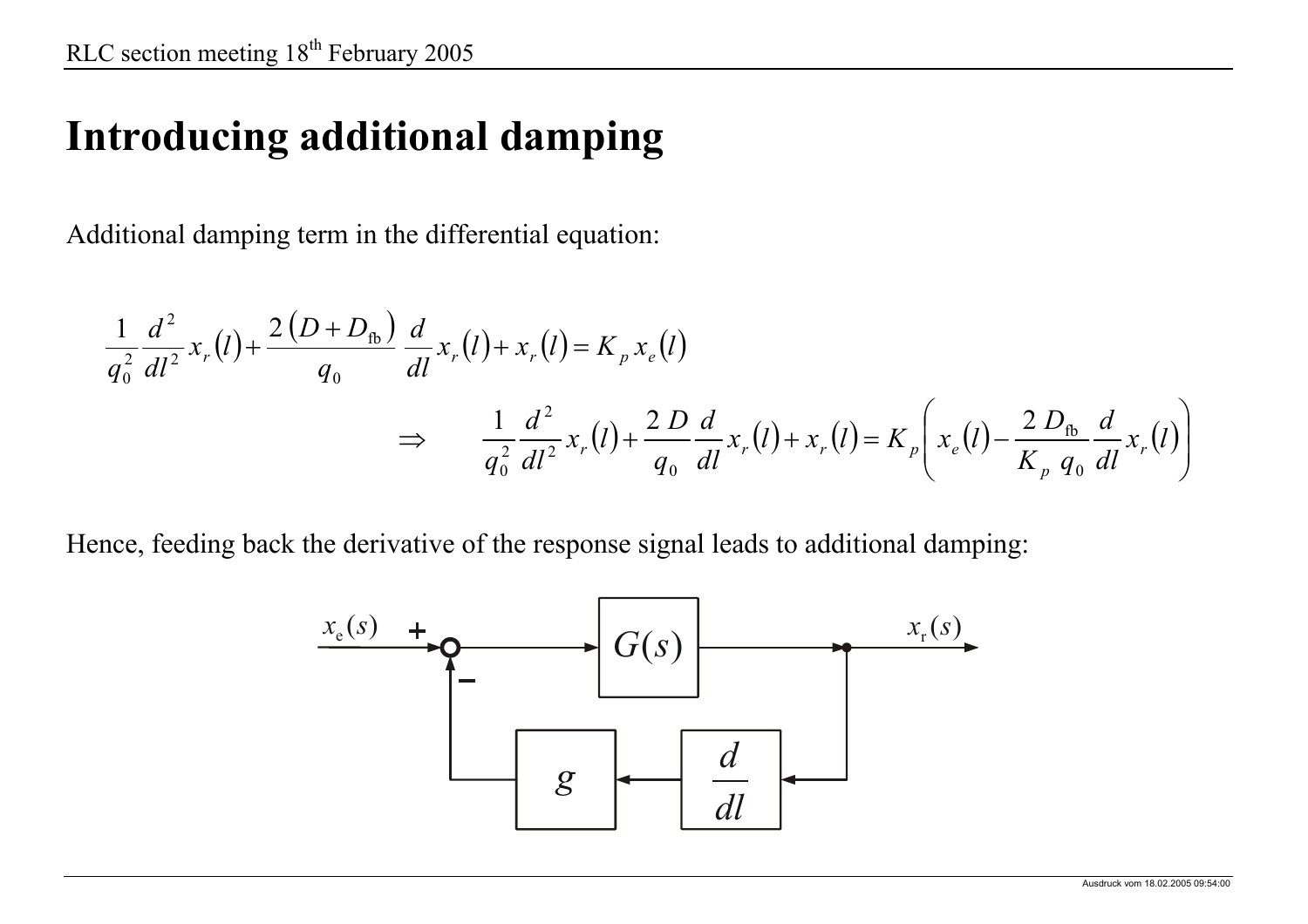### **Replacement of the derivative by a time delay**

Determining the derivative requires several samples per oscillation. This is not possible for transverse beam oscillations. Therefore, the derivative signal is approximated by a time delayed signal, shifting the response signal by  $-\pi/2$  in phase:



#### **Consequence:**

Such feedback loops are sensitive to the signal propagation times through the feedback path. There is no problem, as long we have a constant signal propagation time for all frequencies. The signal propagation time through a circuit is determined by derivative of the phase response.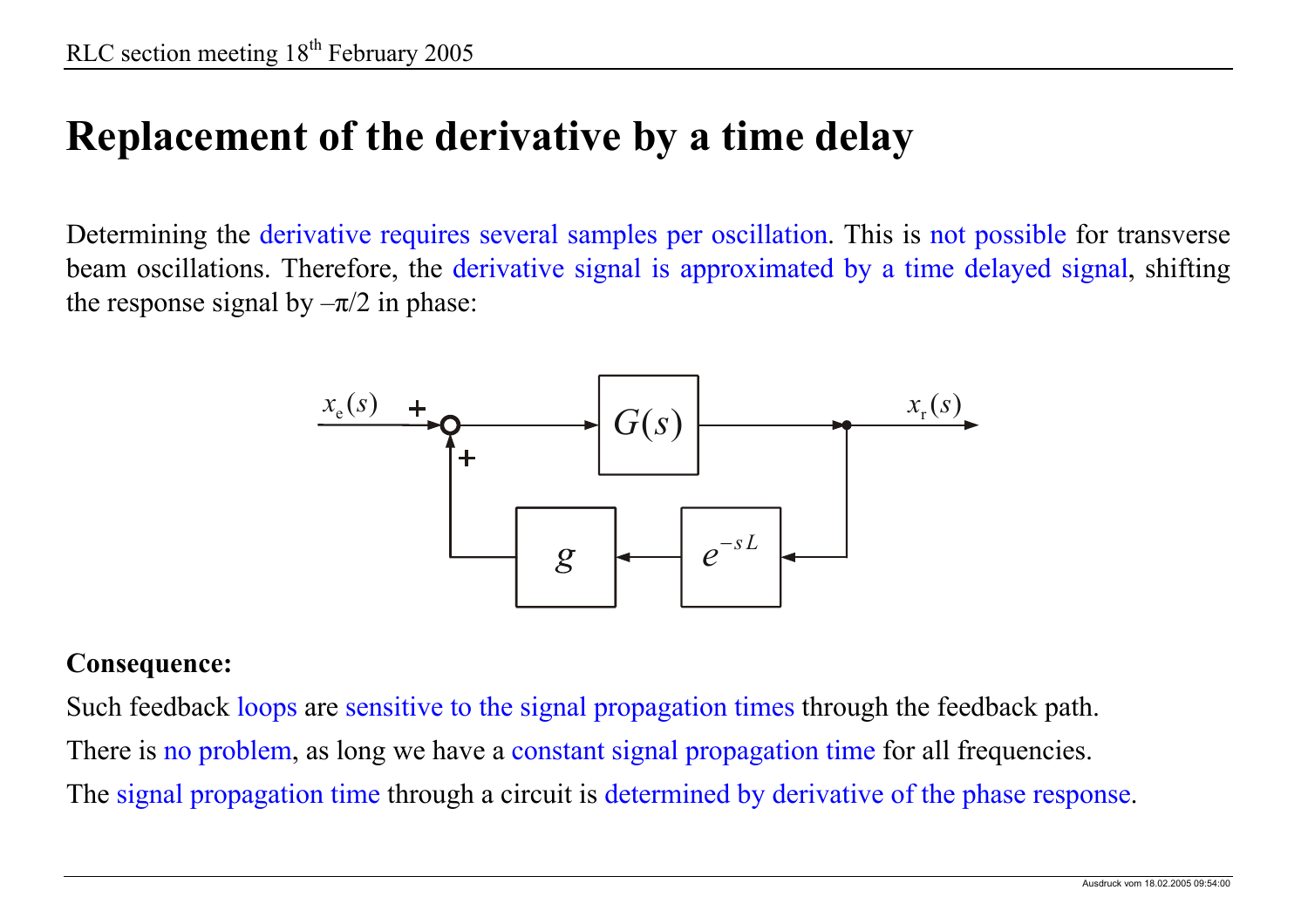### **Nothing is ideal – the actual status of the new CPS damper**

• the new amplifier does not cover the frequency of the lowest betatron line

### **Questions form Alfred**

- is the frequency response of the new amplifier sufficient?
- can we in principle operate without damping of the lowest betatron line?

### **First answers / advice**

- according to the actual available frequency response data the amplifier is not sufficient the loop would become unstable
	- $\Rightarrow$  the phase response has to be re-measured
- damping without lowest betatron line is in principle possible
	- $\Rightarrow$  the beam blow up of the first four bunches at the injection of the second two has to be studied, see work form EB and FZ!